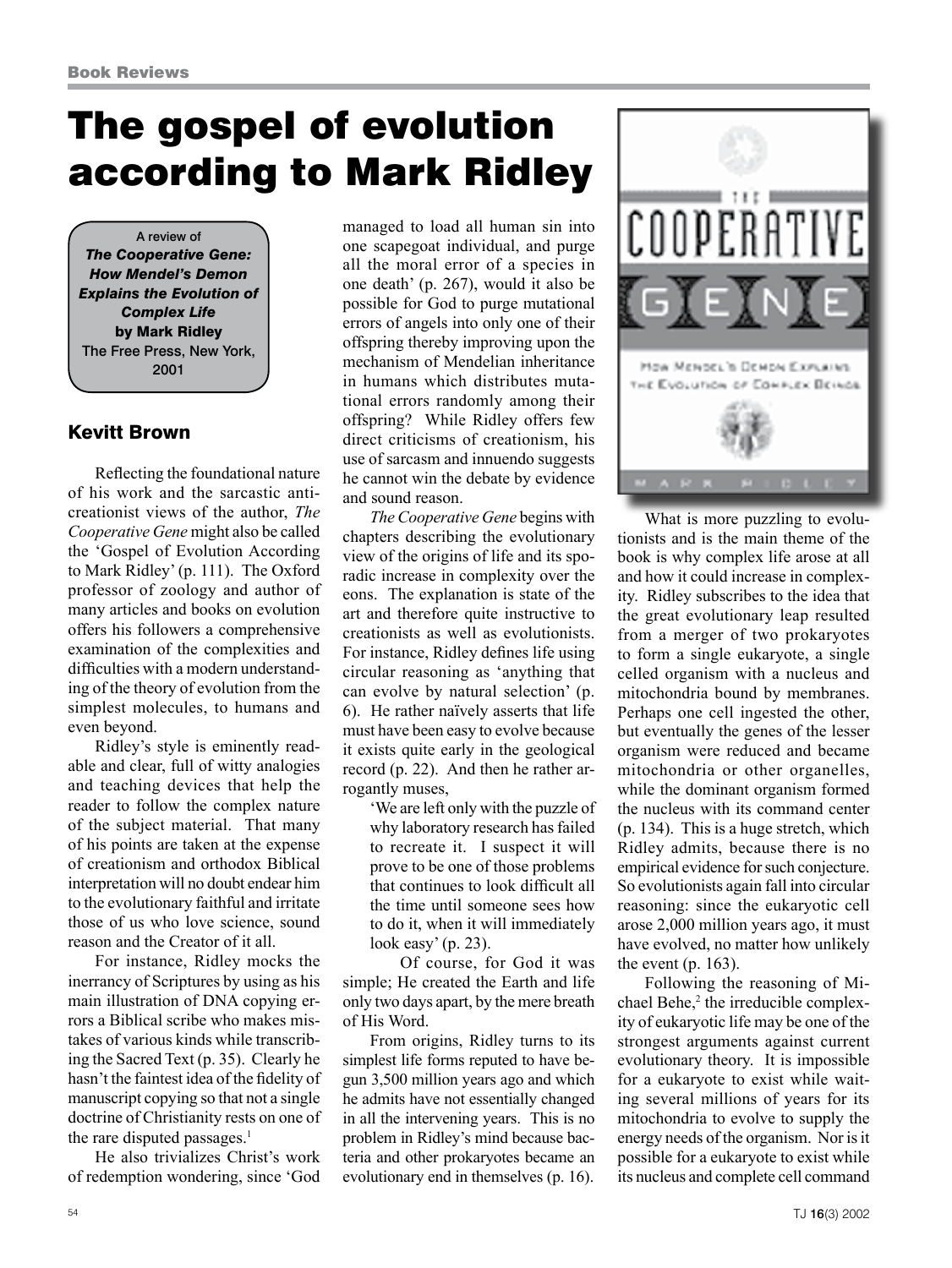

*Energy metabolism in mitochondria (after Alberts* et al*).*<sup>16</sup> *Contrary to evolutionary belief, it would have been impossible for an 'early' eukaryote to exist while waiting several millions of years for its mitochondria to evolve to supply the energy needs of the organism.*

functions including the blueprint for formation of the mitochondria are in a state of evolution.

Once a eukaryotic cell evolved, the next steps toward evolutionary complexity were to increase the amount of genetic information, according to Ridley. This is said to have occurred primarily by two mechanism, 'jumping genes' and 'additions'.

Jumping genes are an apparently rare genetic event, much like viral excisions and incisions of DNA material, that may or may not drag along extraneous information with each jump episode. Although their existence is well documented, he failed to cite any proof that they could aid particles-topeople evolution as opposed to variation within a kind.<sup>3</sup>

A more common mutational event called an 'addition' is thought to be the primary mechanism of increasing genetic information. An addition is a copying error that occurs during cellular reproduction resulting in a series of duplications of DNA nucleotides, genes and/or chromosomes. To be of evolutionary consequence, natural selection must favor cells containing additions over normal cells either for

their greater complexity *per se* or after a series of additions and other mutations over long periods of time.

But this scenario involves a duplicated gene being switched off somehow so it is immune from natural selection, then mutating to another function, and finally being turned on again so natural selection can fine-tune it.

There is no evidence supporting this scenario. The facts all support the opposite, mutational loss of information as normative and when additions do occur, no new information arises, just more of the same information. The few examples given are extremely weak and more easily understood as wise elements of good design (pp. 38, 52).

Now if evolution has little issue with the origin of lower life forms, the development of complex life forms is very problematic. In higher life forms the number of mutations rises rapidly as gene numbers increase and organisms become more complex. This would culminate in a 'mutational meltdown' if the error rates ever reach one per offspring. Studies calculate the number of harmful mutations per child in humans as already in the

range of 2 to 20 (p. 103) Some of the errors in replication can be corrected by the double strand nature of DNA or masked by ploidy, naturally existing duplicate sets of chromosomes in higher forms of life (p. 71), but for creatures more complex than worms, another explanation is needed. This becomes the primary thesis of *The Cooperative Gene*. According to Ridley, complex life could not have evolved without the concurrent evolution of what he calls, 'Mendel's Demon'. It is really no demon at all but meiosis, the mechanism of Mendelian inheritance. Fortunately, the monk, Gregor Mendel, who almost two hundred years ago discovered God's plan for the inheritance of traits among offspring, unwittingly provides Ridley with a putative solution to this most intractable problem.

Meiosis, which occurs during sexual reproduction provides for a shuffling and then a re-pairing of genes at each generation so that mutations that would otherwise be deleterious are either not expressed (recessive alleles) or are concentrated in relatively few offspring that are then removed by natural selection, while the remainder are error free. What evolutionists fail to see is that God created sexual reproduction as early as the third day as part of His perfect plan. He designed the DNA information system of each organism to replicate itself first and foremost as a mechanism to provide diversity to reflect His glory in Creation. Meiosis randomly distributes the variation in the parents to their offspring. It wasn't until the fall of man and the curse of sin that mutations arose to begin the process of decline that proceeds to this day. That God can use the same process of meiosis after the curse to ameliorate the ill effects of the accumulation of genetic errors is to the glory of God and not to that of evolution. However, we may thank Ridley for pointing out the possibilities.

Several observations from the Creation perspective need to be made. First, despite assurances of Ridley concerning the benefits of meiosis, all the evidence still points to the decline, not the evolution of humans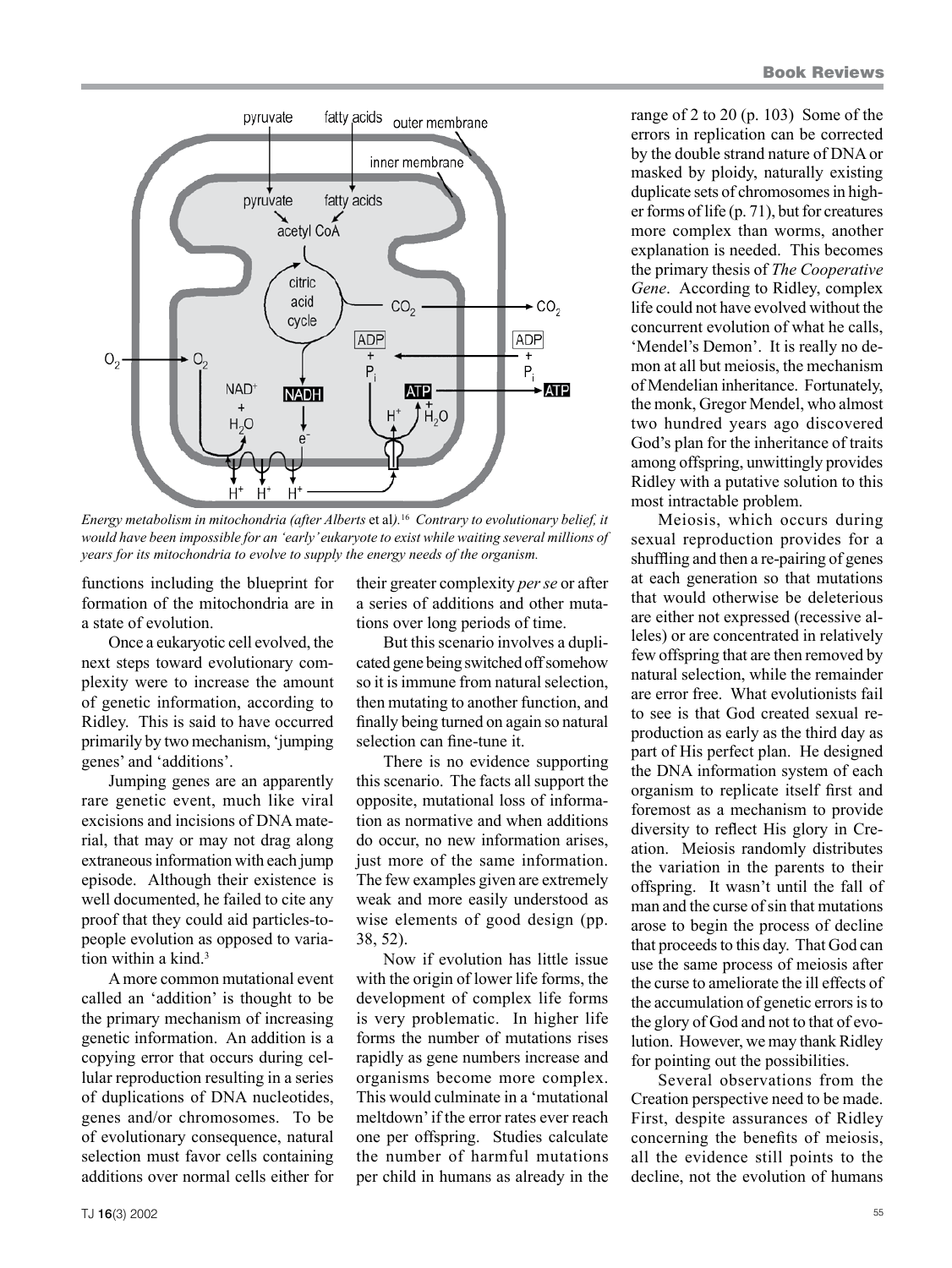and other complex species. Sarfati summarizes the causes of the decline in genetic information.4 Since the Fall of man after sin, the full genetic pool of alleles of each species slowly and at times rapidly diminished as the forces of mutation, natural selection and genetic drift isolated small populations of the species and favored individuals with only certain survival related alleles. The harsh post-Flood world and subsequent Ice Age events are clear examples of genetic decline resulting in large-scale extinctions of whole species and genera. But examples of Darwin's finches<sup>5</sup> and the now discredited case of the peppered moth,<sup>6</sup> which Ridley and others often use to promote evolution, are really better examples of the decline of genetic information than its increase.

Second, in the words of creationist Gary Parker,

> 'it's not that good mutations are theoretically impossible. Rather, the price is too high. To explain evolution by the gradual selection of beneficial mutations, one must put up with the millions of harmful mutations that would have to occur along the way.'7

He proceeds to offer three lines of reasoning to dismantle the idea of mutations as a force for evolution: the mathematical impossibility, the wrong direction of mutational change, and the incapability that mutations have to compose new genetic sequences that actually specify something. In fact, even the rare known examples of beneficial mutations turn out to be information losses.8

Dealing with the harmful mutations, the mutational load, is a huge impediment to evolutionary attempts to explain increased genetic information. J.B.S. Haldane pointed this out many years ago using the theorems of population genetics, and no one has satisfactorily answered it. Haldane demonstrated that, because all organisms containing deleterious mutations have to die, and all organisms not containing supposed beneficial new mutations also have to die, that there has not been near enough time, because



*Meiosis, or sexual cell division, randomly distributes the variation in the parents' genes and*  is God's plan for the inheritance of traits among offspring. God uses meiosis after the curse *to ameliorate the ill effects of the accumulation of genetic errors.*

of generation times and rates of reproduction, even with very optimistic assumptions, for higher organisms to evolve.<sup>9</sup>

Finally, there are powerful moral differences between the creationist and evolutionist viewpoints. While extreme evolutionists delight that genetic errors are concentrated and therefore eliminated by natural selection against certain individuals, God and the rest of humanity view these as personal tragedies worthy of love and compassion. For instance, I who have a rare form of cancer, the result of a genetic error of the lymphocytes, gladly testify: God is good; He makes no mistakes. He can draw hearts to Himself through any

tragedy and bring hope, peace, and even joy where there was only fear and despair. Evolutionists like Ridley only see a material world, in reality a delusion built as an altar of gene increases atop a mountain of dead and extinct creatures and dog-eat-dog existence as the way to achieve that dream.

Once Ridley makes his case for sexual reproduction in the evolution of complex life, he turns his attention to gender and courtship. His point is that these are part of the natural selection process and necessary for an individual to assess the genetic fitness of its mate to ensure against the propagation of genetic errors. Courting and territorial behaviors in Ridley's view all work